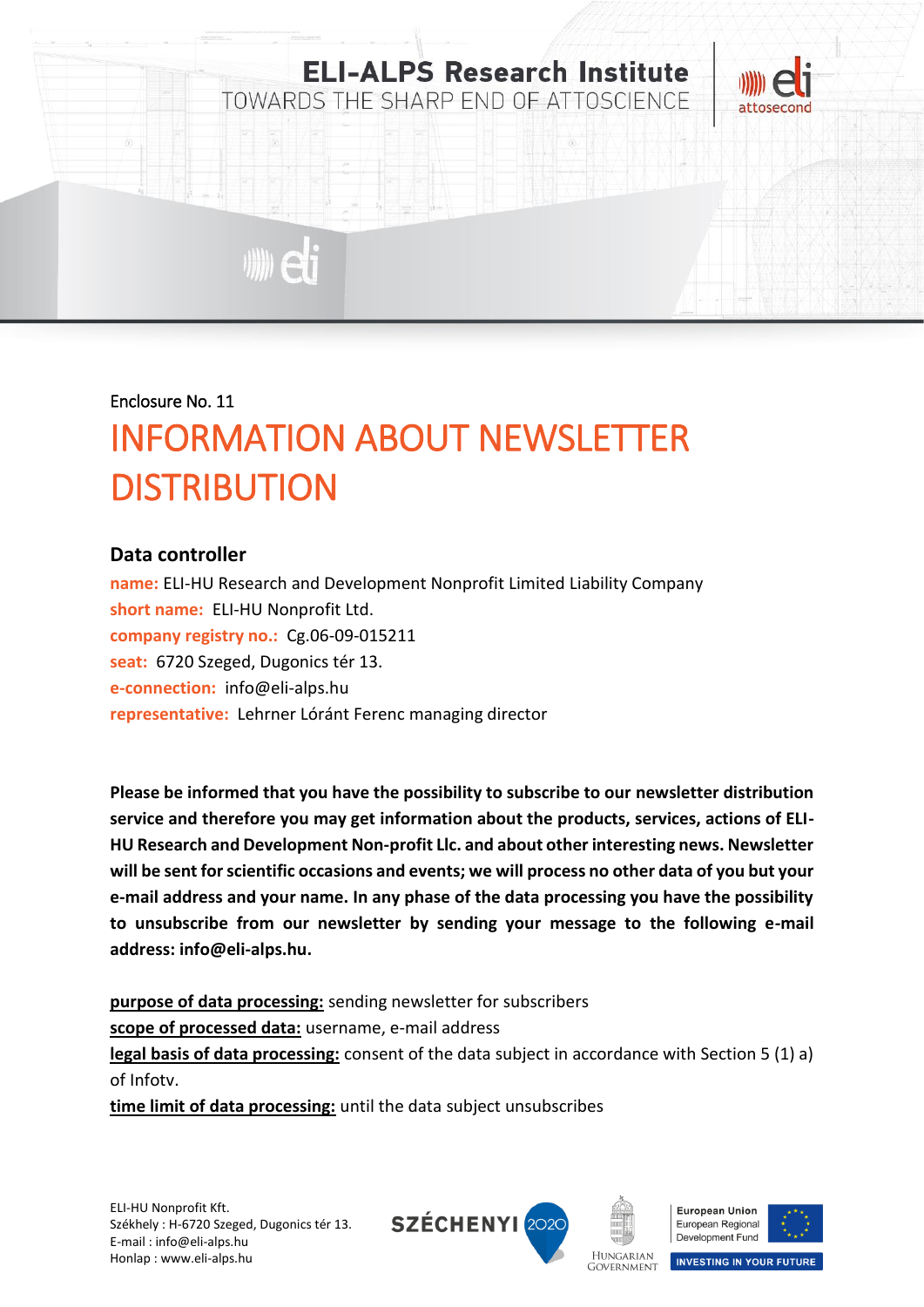#### **data storage method:** electronically

## **Enforcement of the rights of data subjects**

A data subject may request information about the processing of his/her personal data, furthermore he/she may request the rectification of his/her personal data or its erasure – except if data processing is regulated by legal rules – such requests should be addressed to the contact possibilities of the Company.

The Company is obliged to transfer such request or objection within three days from its receipt to the Head of the Organisational Unit that is vested with responsibility and authority regarding data processing.

The Head of the Organisational Unit vested with responsibility and authority should give a properly understandable answer to the request regarding the processing of the data of the data subject, latest within 25 – in the case when right to object was exercised within 15 – days in writing from the receipt of the request/objection.

Such notification should cover the information specified in Section 15 (1) of Infotv. if the notification of the person concerned may not be refused under the said Act.

The notification in general is free of charge, the Company charges reimbursable costs only in the case specified in Section 15 (5) of Infotv.

The Company refuses any application only for reasons specified in Sections 9 (1) or 19 of Infotv., which should be justified in accordance with Section 16 (2) of Infotv. in writing.

The Head of the Organisational Unit that processes data will rectify untrue data provided that the necessary data and the evidencing public deeds are available, furthermore, if causes specified in Section 17 (2) of Infotv. would prevail, he/she takes measures for the erasure of the processed personal data.

For the period necessary for the evaluation of the objection submitted by the data subject against the processing of his/her data – but at most for 5 days – the Head of the Organisational Unit responsible for data processing will suspend data processing, examine the groundedness of such objection, makes decision and notifies the applicant in accordance with Section 21 (2) of Infotv.

If the objection was justified, the Head of the Organisational Unit responsible for data processing will act in accordance with Section 21 (3) of Infotv.







**INVESTING IN YOUR FUTURE** 

**HUNGARIAN GOVERNMENT**